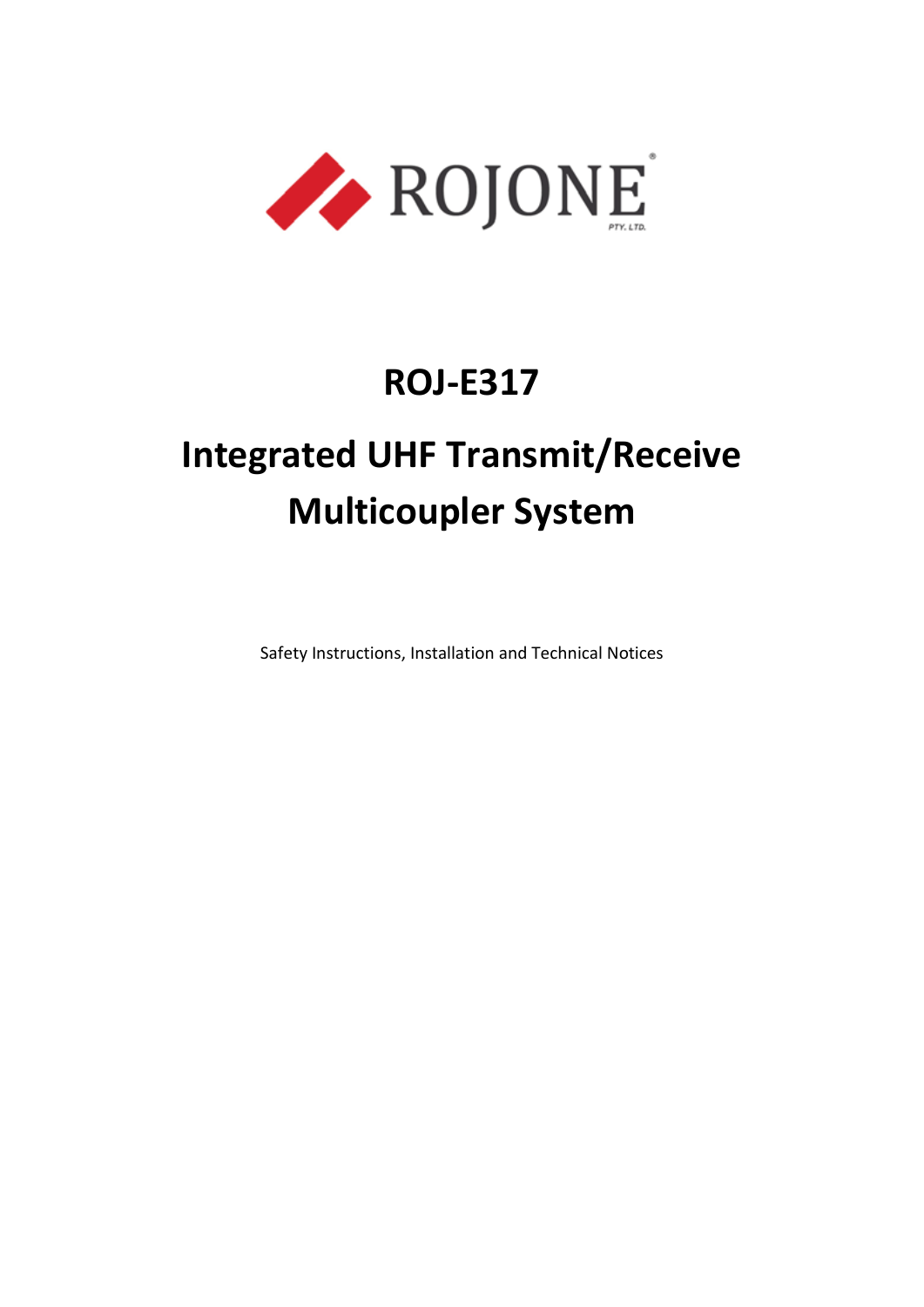# **Table of Contents**

| $\mathbf{1}$   |     |                                                          |  |  |  |
|----------------|-----|----------------------------------------------------------|--|--|--|
|                | 1.1 |                                                          |  |  |  |
|                | 1.2 | LIMITATION OF LIABILITY, DISCLAIMERS AND PRIVACY ISSUES3 |  |  |  |
| $\overline{2}$ |     |                                                          |  |  |  |
|                | 2.1 |                                                          |  |  |  |
|                | 2.2 |                                                          |  |  |  |
|                | 2.3 |                                                          |  |  |  |
|                | 2.4 |                                                          |  |  |  |
|                | 2.5 |                                                          |  |  |  |
|                | 2.6 |                                                          |  |  |  |
| 3              |     |                                                          |  |  |  |
| 4              |     |                                                          |  |  |  |
| 5              |     |                                                          |  |  |  |
| 6              |     |                                                          |  |  |  |
| $\overline{7}$ |     |                                                          |  |  |  |
|                | 7.1 |                                                          |  |  |  |
|                | 7.2 |                                                          |  |  |  |
|                | 7.3 |                                                          |  |  |  |

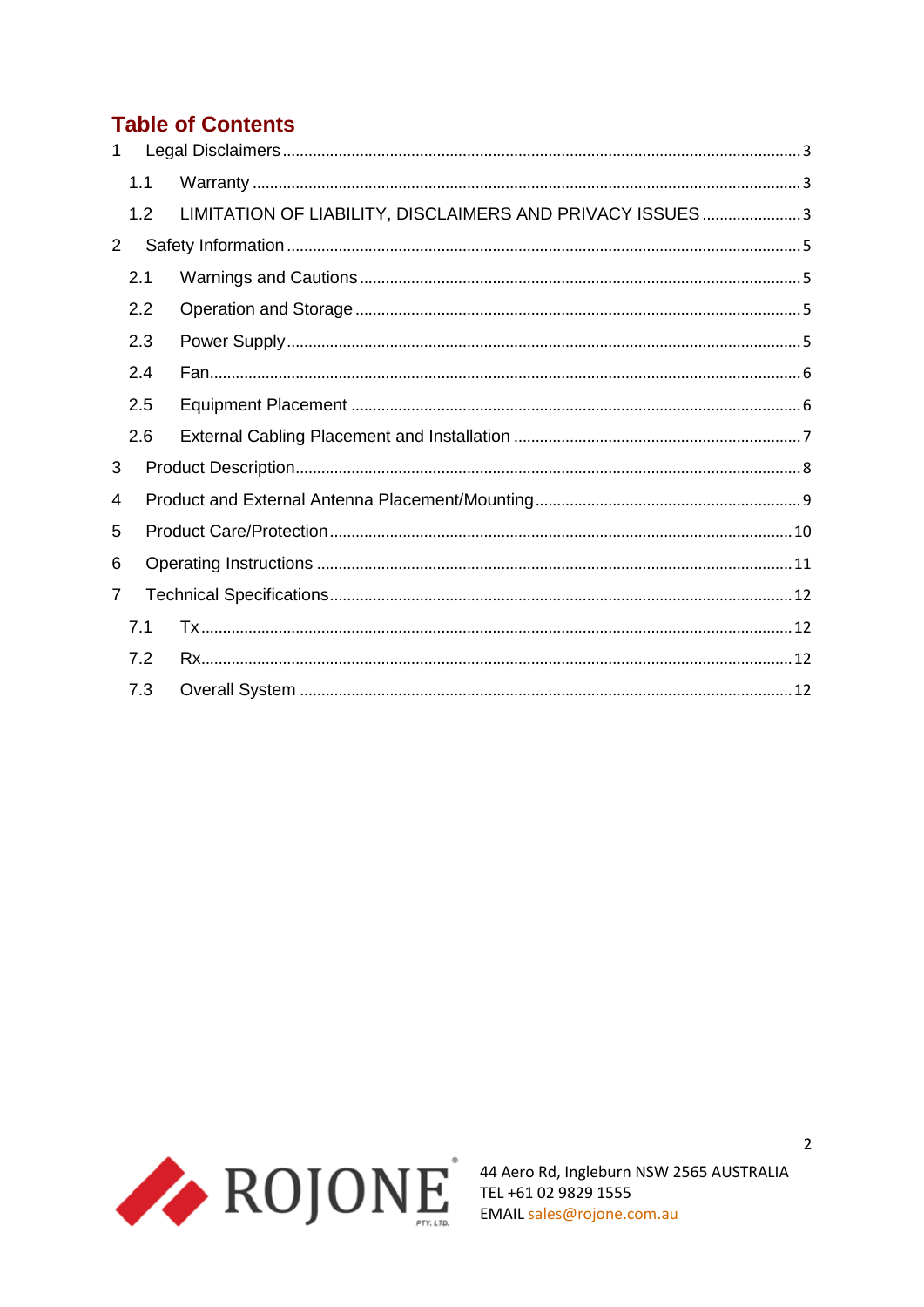## <span id="page-2-0"></span>**1 Legal Disclaimers**

#### <span id="page-2-1"></span>**1.1 Warranty**

Your Rojone product is warranted for a period of 12 months against defects in material and workmanship affecting normal use EFFECTIVE FROM DATE OF PURCHASE.

Kindly retain your purchase receipt as proof of purchase, which must be presented if making a claim under the terms of this warranty.

This warranty does not cover damage, fault, failure or malfunction due to external causes, including accident, abuse, misuse, problems with electrical power, servicing not authorised by Rojone, usage and/or storage and/or installation not in accordance with product instructions, failure to perform required preventative maintenance, normal wear and tear, act of God, fire, flood, war, act of violence or any similar occurrence or any attempt by any person other than Rojone personnel or any person authorised by Rojone to adjust, repair or support the product and problems caused by use of parts and components not supplied by Rojone.

The benefits under our warranty are in addition to other rights and remedies of the purchaser under a law in relation to our goods to which the warranty relates.

Our goods come with guarantees that cannot be excluded under the Australian Consumer Law. You are entitled to a replacement or refund for a major failure and compensation for any other reasonably foreseeable loss or damage. You are also entitled to have the goods repaired or replaced if the goods fail to be of acceptable quality and the failure does not amount to a major failure.

Subject to the above, under the warranty during the twelve (12) month period beginning on the date of purchase, Rojone will repair or replace products returned to Rojone's facility. Rojone will return the repaired or replaced products to the purchaser freight pre-paid. At Rojone's sole discretion, Rojone may pay the purchaser the cost of replacing the products or the cost of having the products repaired.

Rojone does not give any warranty that products purchased under a contract other than a consumer contract are fit for any particular purpose.

The Rojone warranty is given in place of all excludable warranties, conditions, terms, undertakings and obligations implied by statute, common law, trade usage, course of dealing or otherwise including warranties or conditions of merchantability, fitness for purpose, satisfactory quality and/or compliance with description, all of which are excluded to the fullest extent permitted by law.

### <span id="page-2-2"></span>**1.2 LIMITATION OF LIABILITY, DISCLAIMERS AND PRIVACY ISSUES**

ROJONE WARRANTS THAT IT HAS USED ITS BEST ENDEAVOURS TO MANUFACTURE A PRODUCT FOR THE PURPOSE FOR WHICH IT IS INTENDED USING ITS KNOWLEDGE, KNOW HOW, EXPERTISE AND SKILL.



44 Aero Rd, Ingleburn NSW 2565 AUSTRALIA EMAIL [sales@rojone.com.au](mailto:sales@rojone.com.au)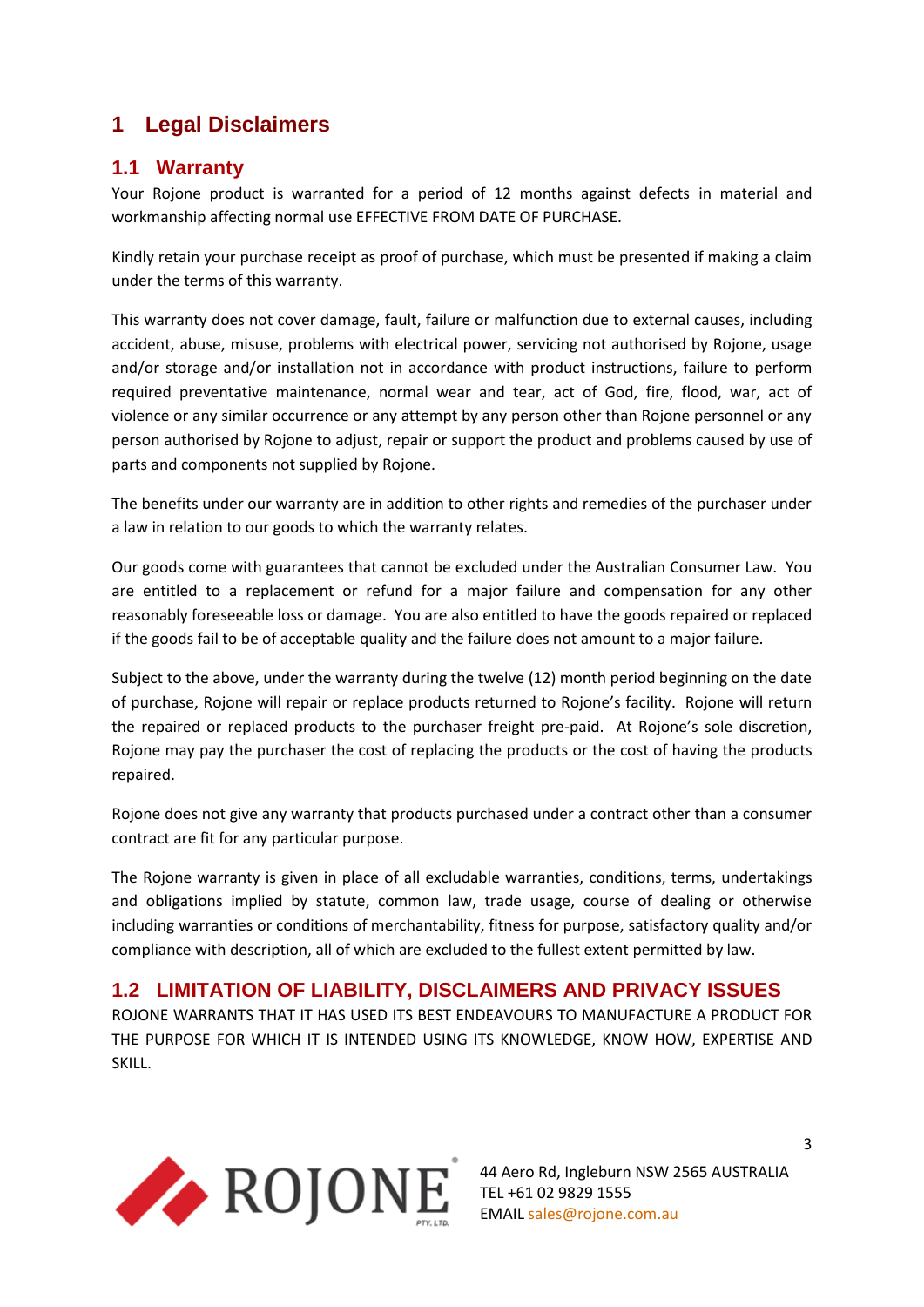ROJONE RESERVES THE RIGHT TO MAKE DESIGN CHANGES TO ANY ROJONE PRODUCT WITHOUT ANY INCURRING ANY OBLIGATION TO MAKE THE SAME CHANGES TO PREVIOUSLY PURCHASED UNITS.

HOWEVER, ROJONE ACCEPTS NO RESPONSIBILITY WHATSOEVER FOR ANY ACTIONS ON THE PART OF THE PURCHASER OR USER WHICH MAY RENDER THE EQUIPMENT INOPERATIVE DUE TO ANY FAILURE ON THE PART OF THE PURCHASER OR USER.

FURTHER, ROJONE ACCEPTS NO RESPONSIBILITY FOR ANY CONSEQUENTIAL EFFECTS OR BREACHES RESULTING FROM THE PURCHASER OR USER'S FAILURE TO USE THE EQUIPMENT FOR THE PURPOSE FOR WHICH IT IS INTENDED INCLUDING ANY BREACHES OF THE COMMON LAW AND ANY AND ALL LEGISLATION DEALING WITH PRIVACY AND SURVEILLANCE OF PERSONS INCLUDING EMPLOYEES AS IN EXISTENCE OR AMENDED FROM TIME TO TIME.

IN ADDITION, ROJONE DISCLOSES THAT THE IMPROPER USE OF THE EQUIPMENT MAY CONTRAVENE PARTS OF THE LEGISLATION REFERRED TO IN THE PREVIOUS PARAGRAPH. ACCORDINGLY, ROJONE ACCEPTS ABSOLUTELY NO RESPONSIBILITY FOR USAGE WHICH MAY FALL OUTSIDE OF THE SCOPE OF THE PROPER INTENDED PURPOSE OF THE EQUIPMENT.

PURCHASERS OF THE EQUIPMENT ARE CAUTIONED TO USE THE EQUIPMENT EXERCISING DILIGENCE AND CARE AT ALL TIMES. ROJONE ACCEPTS NO RESPONSIBILITY FOR ANY FAILURE OF THE PURCHASER OR USER'S DUTY OF CARE RESULTING FROM ANY IMPROPER OR UNAUTHORISED OR WRONGFUL USE OF THE EQUIPMENT.

ROJONE ACCEPTS NO RESPONSIBILITY FOR ANY DAMAGES (INCLUDING DIRECT OR CONSEQUENTIAL INJURY, LOSS OR DAMAGE, OR ANY PECUNIARY LOSS (EITHER IN CONTRACT OR IN TORT)) INCURRED THROUGH THE USE, OR THE INABILITY TO USE, OR THE IMPROPER USE OF ROJONE'S PRODUCTS AND THE PURCHASER'S RIGHTS ARE EXPRESSLY LIMITED TO THOSE SET OUT IN ROJONE'S TERMS AND CONDITIONS OF PURCHASE.

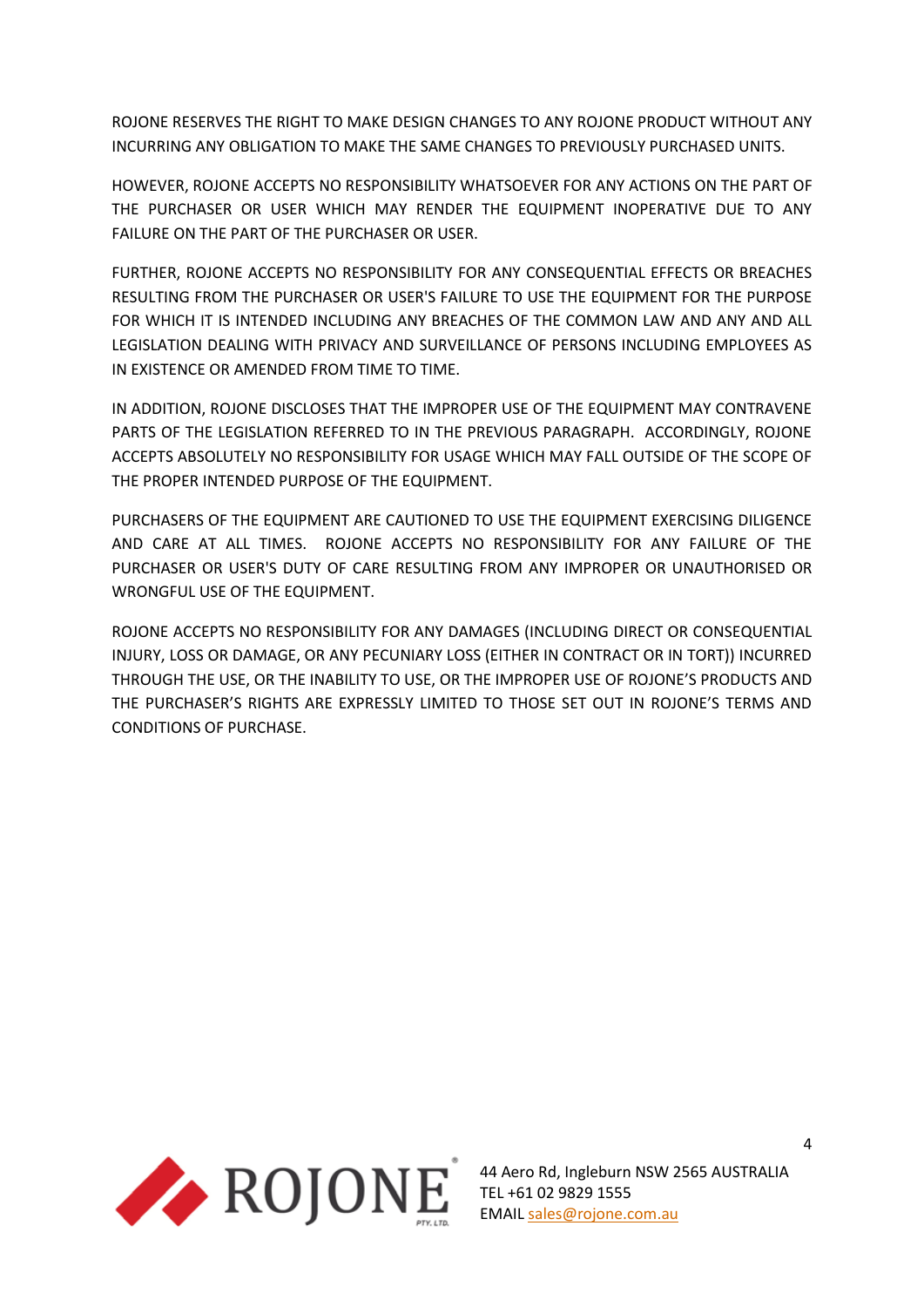### <span id="page-4-0"></span>**2 Safety Information**

### <span id="page-4-1"></span>**2.1 Warnings and Cautions**



A warning sign indicates a possible risk of serious injury or damage to property



A caution notice indicates a possible risk of damage to the equipment itself

#### <span id="page-4-2"></span>**2.2 Operation and Storage**



Operating or storing the device outside the specified temperature range may damage the equipment. Consult the datasheet or the technical specifications in this document for the temperature limits of the equipment.



Do not open the lid of the product as this may void the warranty. Always operate the product with the lid closed. Electrical circuitry unprotected from water poses a safety risk.

### <span id="page-4-3"></span>**2.3 Power Supply**



Powering the equipment incorrectly or outside the specified operating voltages may damage the equipment. Consult the datasheet or the technical specifications in this document for the supply voltage range and limits of the equipment and the appropriate electrical connections.



44 Aero Rd, Ingleburn NSW 2565 AUSTRALIA TEL +61 02 9829 1555 EMAIL [sales@rojone.com.au](mailto:sales@rojone.com.au)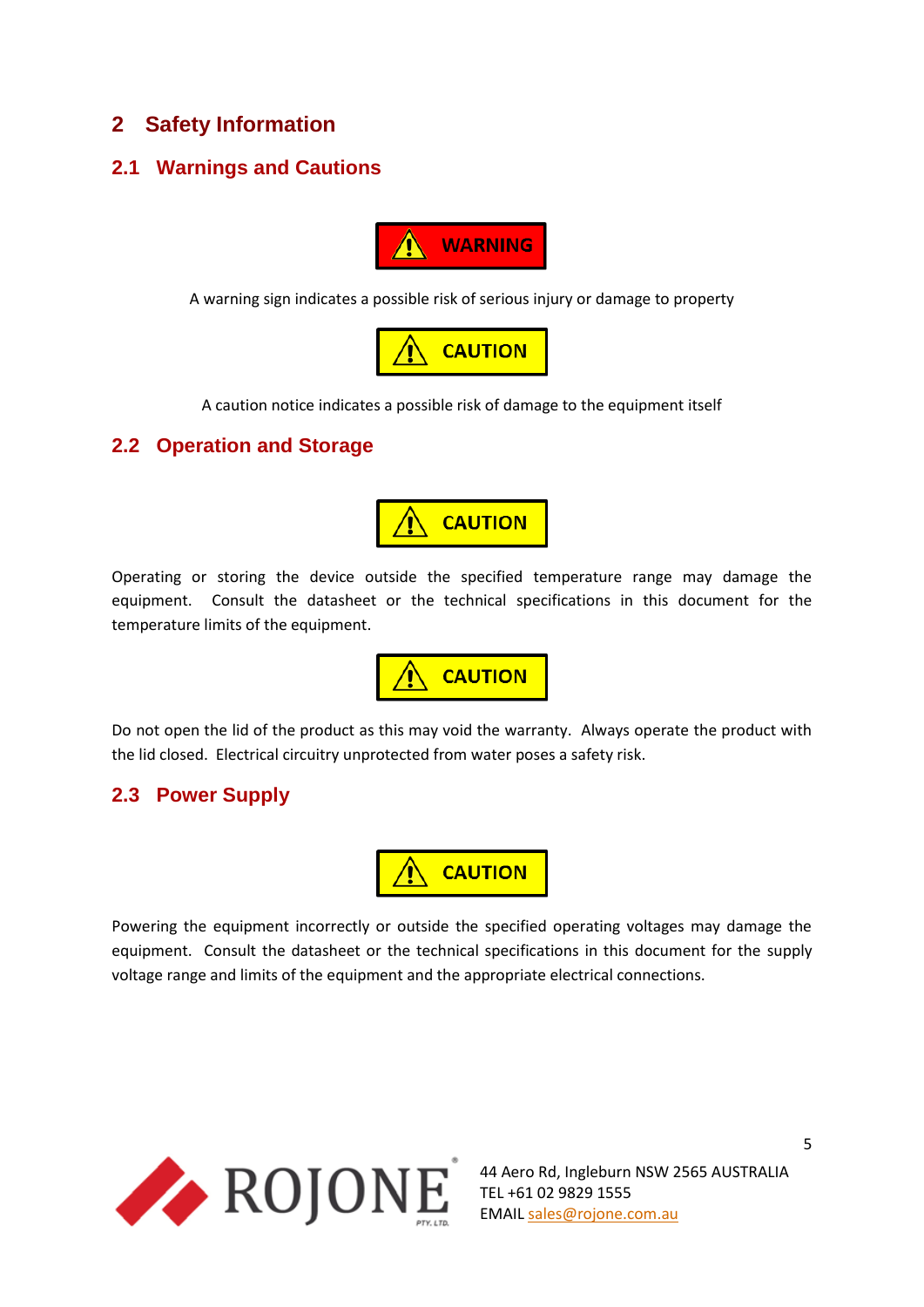

Use a limited power source when operating the equipment to prevent the risk of fire in the event of a fault. Consult the datasheet or the technical specifications in this document for the supply voltage and current limits of the equipment.

### <span id="page-5-0"></span>**2.4 Fan**



Do not operate the equipment with the finger guard for the fan removed. If the finger guard becomes damaged then consult Rojone for replacement parts.



Do not put any body parts or objects between the fan blades as a serious injury may occur from the fan blades or a flying object.



Long hair, loose items of clothing such as ties and jewellery may become entangled with the fan and cause an injury. Do not wear any loose items of clothing or jewellery when operating the equipment and protect long hair with a hood.



Regularly inspect the fan blades to ensure they are undamaged and free of dust and rotate at the proper speed to provide sufficient airflow for cooling of the equipment.

### <span id="page-5-1"></span>**2.5 Equipment Placement**



The equipment is designed for indoor use only. Do not use equipment in environments where it may become exposed to water.

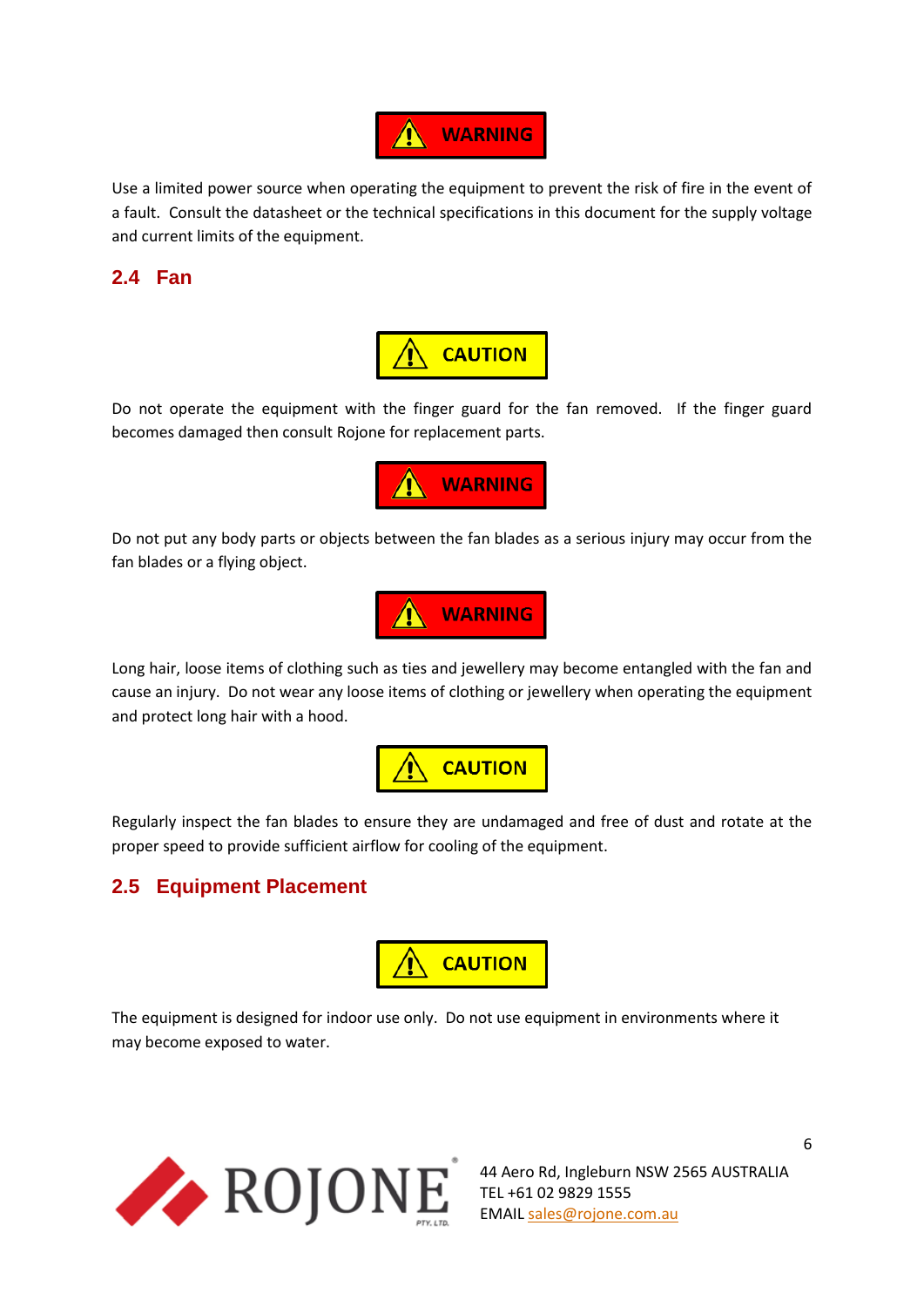# **CAUTION**

The equipment is designed for mounting in a 19 inch rack. Leave at least one rack unit (RU) space above and below the equipment for ventilation. In non-rack mounting applications, ensure there is at least 3 cm clearance on all sides when operating the equipment and that ventilation holes for the equipment and fan are not blocked.



If the equipment is used on a benchtop or other surface then ensure that the surface is level with no tilt and that the equipment will not slide or fall off the bench and cause an injury.

### <span id="page-6-0"></span>**2.6 External Cabling Placement and Installation**



If the insulation of any external cable is damaged and the conductors are exposed then the cable could potentially come in contact with other electrical equipment or hazards (such as lightning), which could then be further conducted to the equipment by the cable and lead to a safety risk. Regularly inspect any external cables and ensure the insulation is not damaged. Avoid placing any cables and installing them in ways where they may become damaged in normal use. Avoid using sharp bends or kinks in cables, placing cables near rotating parts, on sharp and abrasive surfaces, using cables where they may be subject to pressure between different objects such as doors and windows or in environments that contain corrosive fluids or gases, which may damage the protective insulation of a cable.



44 Aero Rd, Ingleburn NSW 2565 AUSTRALIA TEL +61 02 9829 1555 EMAIL [sales@rojone.com.au](mailto:sales@rojone.com.au)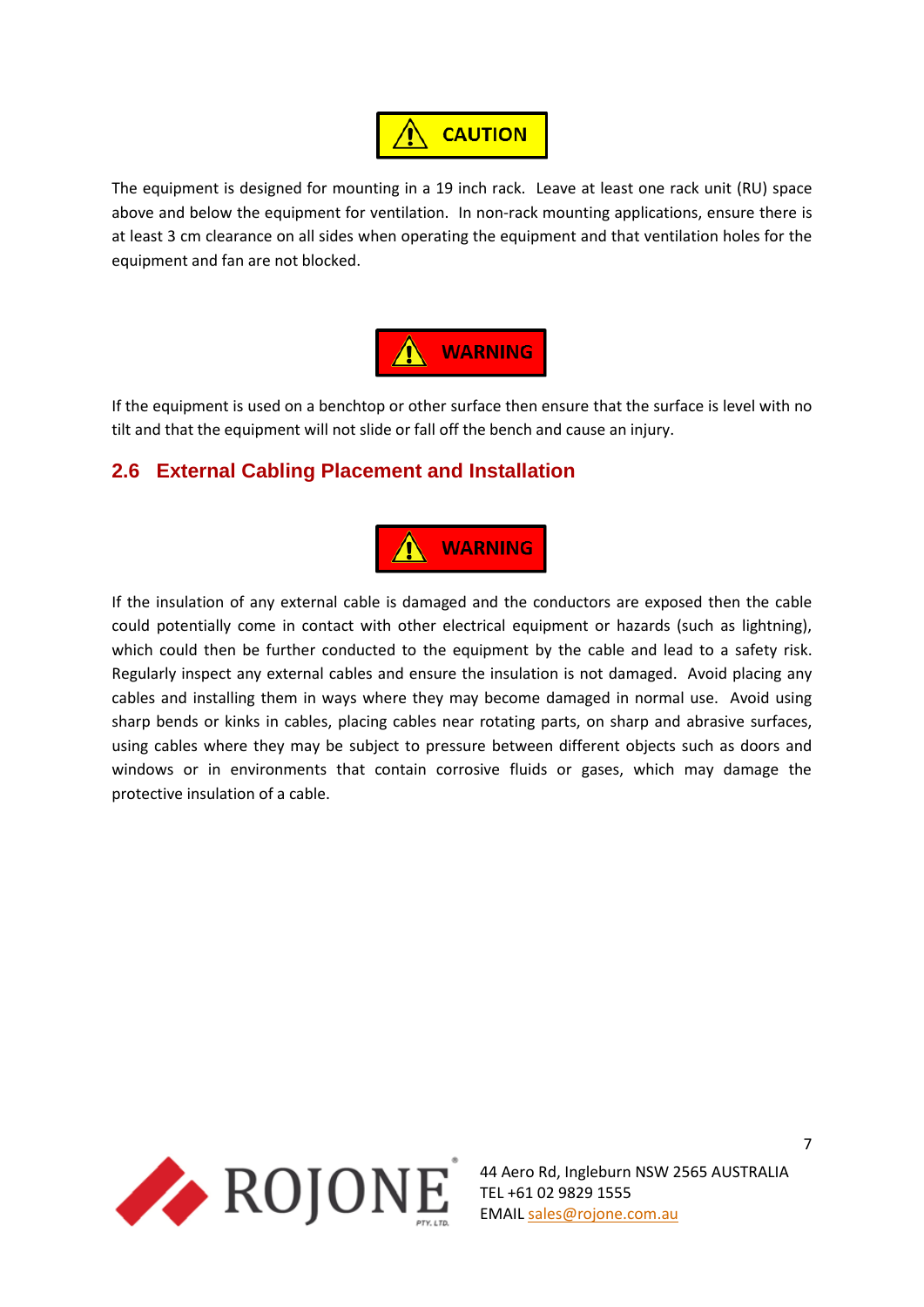# <span id="page-7-0"></span>**3 Product Description**

The ROJ-E317 product is a high performance integrated UHF transmit/receive multi-coupler system in a single enclosure suitable for 19 inch rack mounting. The hybrid combining technology drastically reduces the size of an overall system compared to traditional cavity based and multi-section filter type systems while still maintaining high levels of performance. All loads for the combiners are included inside the equipment as well as a highly flexible, reliable and efficient DC-DC power supply.

Two simultaneous 50 W transmit signals (Tx1, Tx2) can be applied to the equipment and combined for transmission onto a single external antenna (consult Rojone for suitable antennas). The same antenna can be used to receive signals at different frequencies to the transmitted signals with the equipment coupling out four copies of the received signal (Rx1, Rx2, Rx3, Rx4).

This combined transmit/receive setup allows for easy integration with a wide range of communication systems and applications such as multichannel voice and data transmission systems, base stations and repeaters.

As most applications are unique, the ROJ-E317 product can be configured to your specific requirement by selecting the most appropriate Tx and Rx frequency range and output connector combination (SMA, BNC, MCX, TNC, N type). Please talk to us about your individual needs.

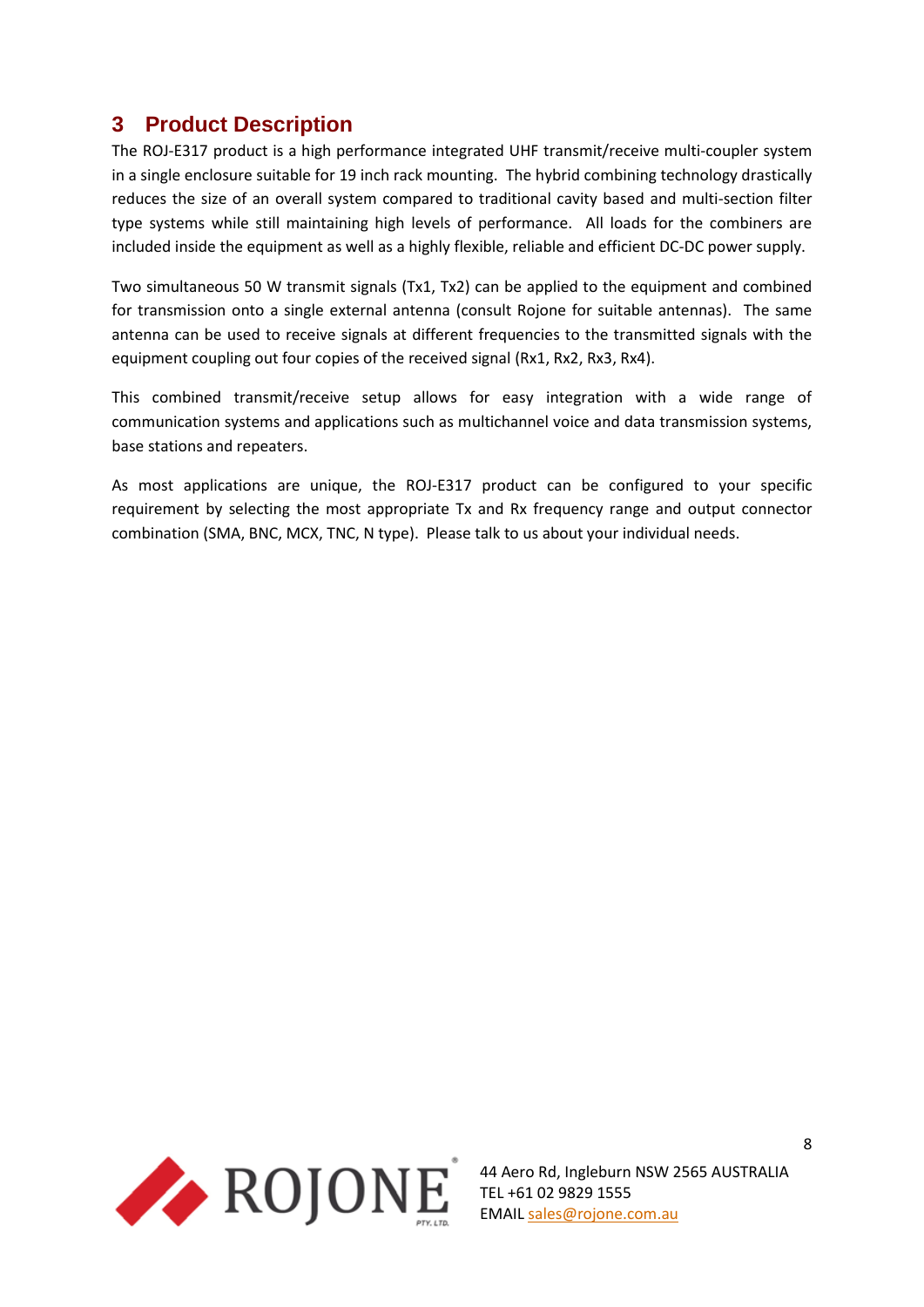# <span id="page-8-0"></span>**4 Product and External Antenna Placement/Mounting**

The way the product is mounted depends on the environment it may be used in.



Use correctly sized mounting screws if attaching to a structure. Refer to the mechanical diagrams in the datasheet for the correct screw size.



Avoid placing any external antenna near lightning rods. Recommendations for proper lightning protection (such as lightning rods, arrestors etc) are unique to most installations and should be made by qualified personnel.



Ensure that any antenna or cables used are placed so that they do not interfere with the operation of any safety equipment. Regularly inspect the antenna and cables for damage so that they do not pose a safety risk. Follow the instructions for external cabling placement in the 'Safety Information' section to ensure that cables will not be damaged and pose a safety risk.

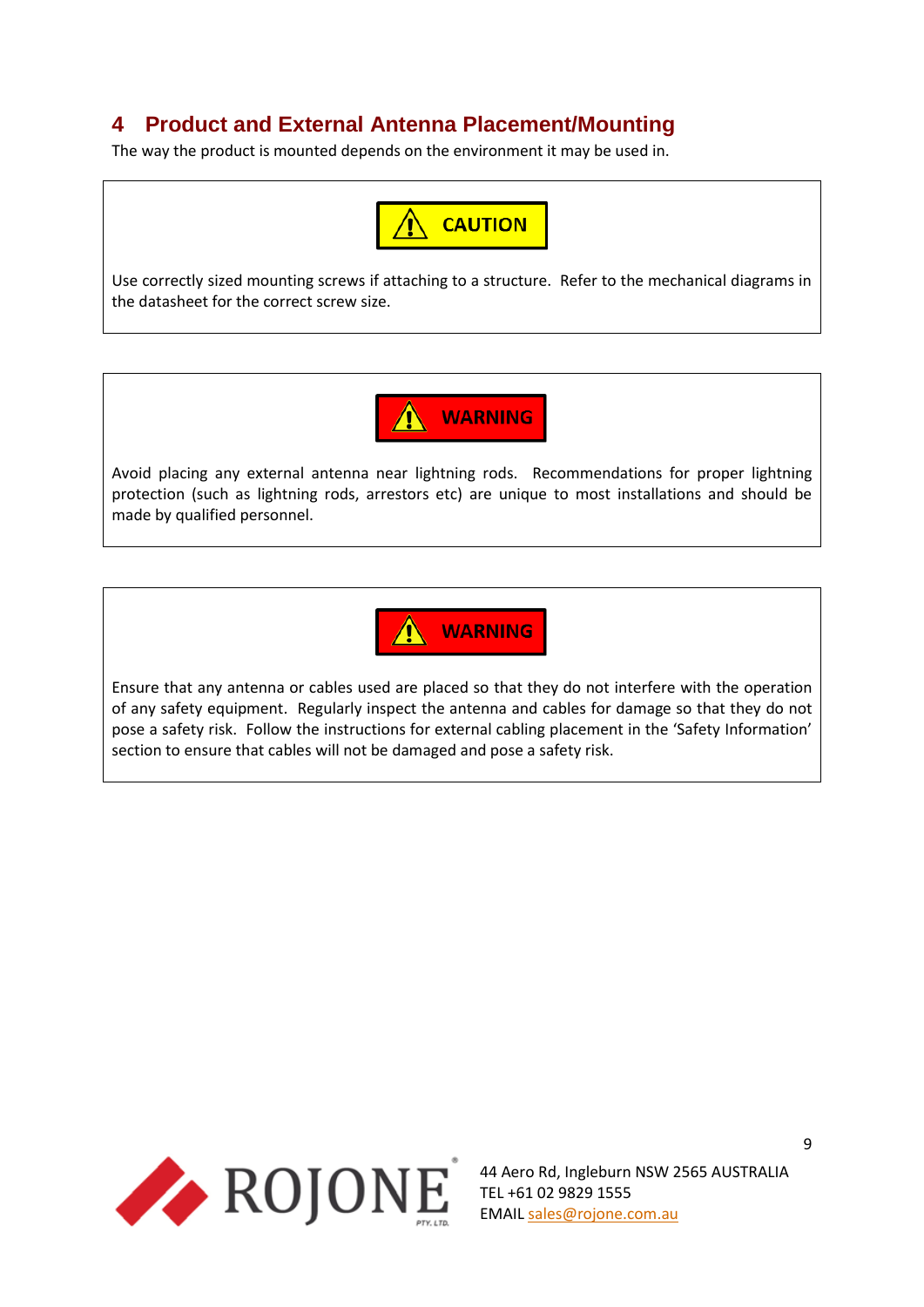# <span id="page-9-0"></span>**5 Product Care/Protection**



Do not drop sharp or heavy objects on to the equipment. If the equipment becomes damaged, consult Rojone for replacement parts. Electrical circuitry unprotected from water poses a safety risk.



Use clean soap and water when cleaning the enclosure. Do not use abrasive elements or chemical compounds.



The radio frequency (RF) connectors can be cleaned using compressed air. If no compressed air is available, use a small amount of isopropyl alcohol on a foam swab or lint free cleaning cloth to clean the RF connectors. Use the alcohol in a well ventilated area and allow time for evaporation of fumes before reenergising the product.



Always wear protective eyewear when using compressed air.



44 Aero Rd, Ingleburn NSW 2565 AUSTRALIA TEL +61 02 9829 1555 EMAIL [sales@rojone.com.au](mailto:sales@rojone.com.au)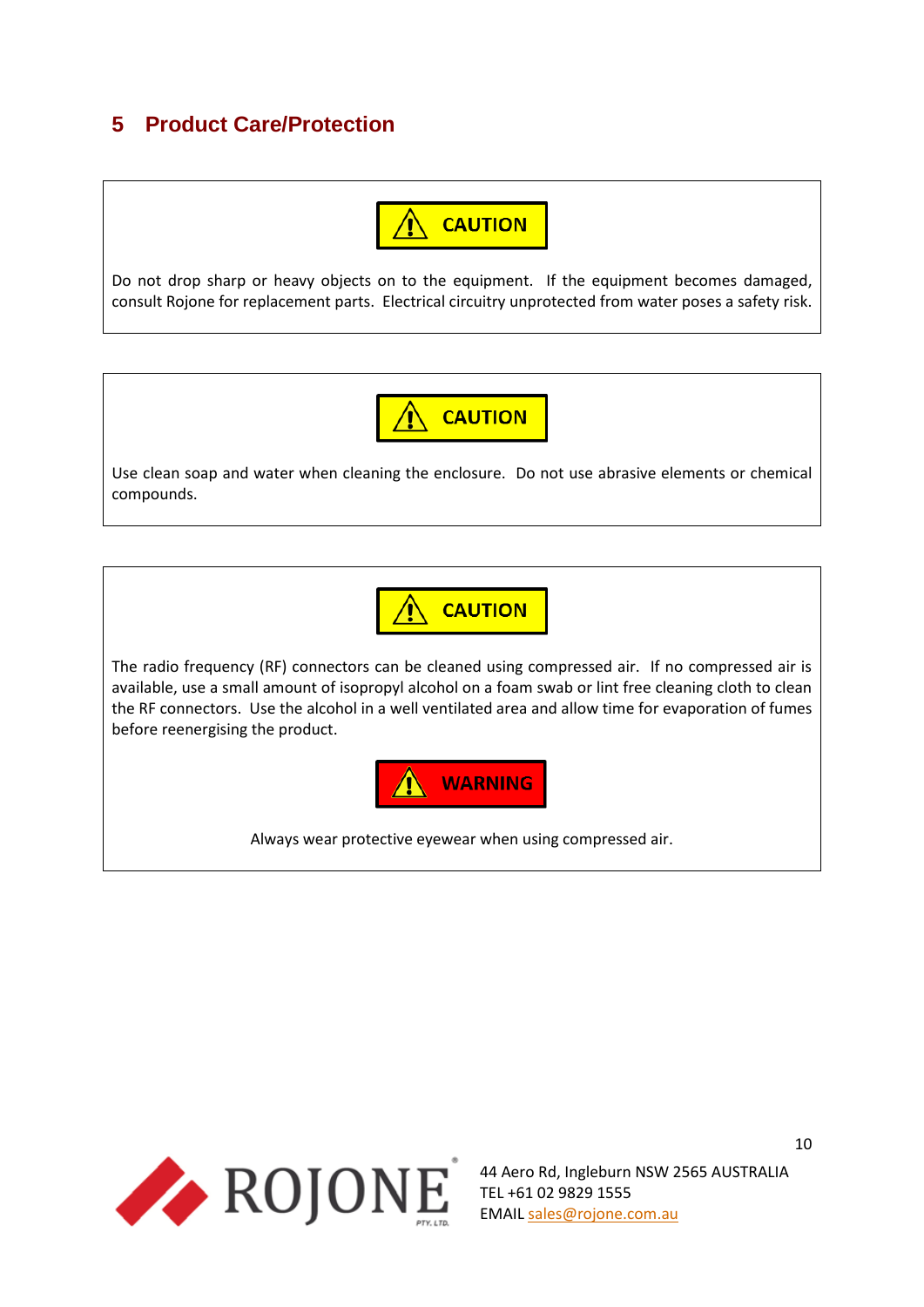# <span id="page-10-0"></span>**6 Operating Instructions**

- 1. Inspect the equipment, connectors and fan for any sign of damage and build up of dirt. Clean the connectors and fan if necessary. Do not use the equipment if the equipment, connectors or fan are damaged.
- 2. Ensure that any external cables used are free from damage and are connected to the correct locations. Ensure that the connectors are tightened to the torque levels specified for the connectors.



- 3. Terminate any unused Tx and Rx ports with 5 W 50 ohm terminations. (Rojone recommends the use of ROJ-LD111-01W).
- 4. Set the power supply to the correct operating voltage.
- 5. Turn on the equipment.
- 6. If the power LED and fan do not turn on then turn off the equipment and check for incorrect connections or improper supply voltage. In the event of any fault, contact Rojone and do not use the equipment.
- 7. Monitor the performance of the system when in use and ensure that it operates correctly.
- 8. Turn off the equipment when not in use.